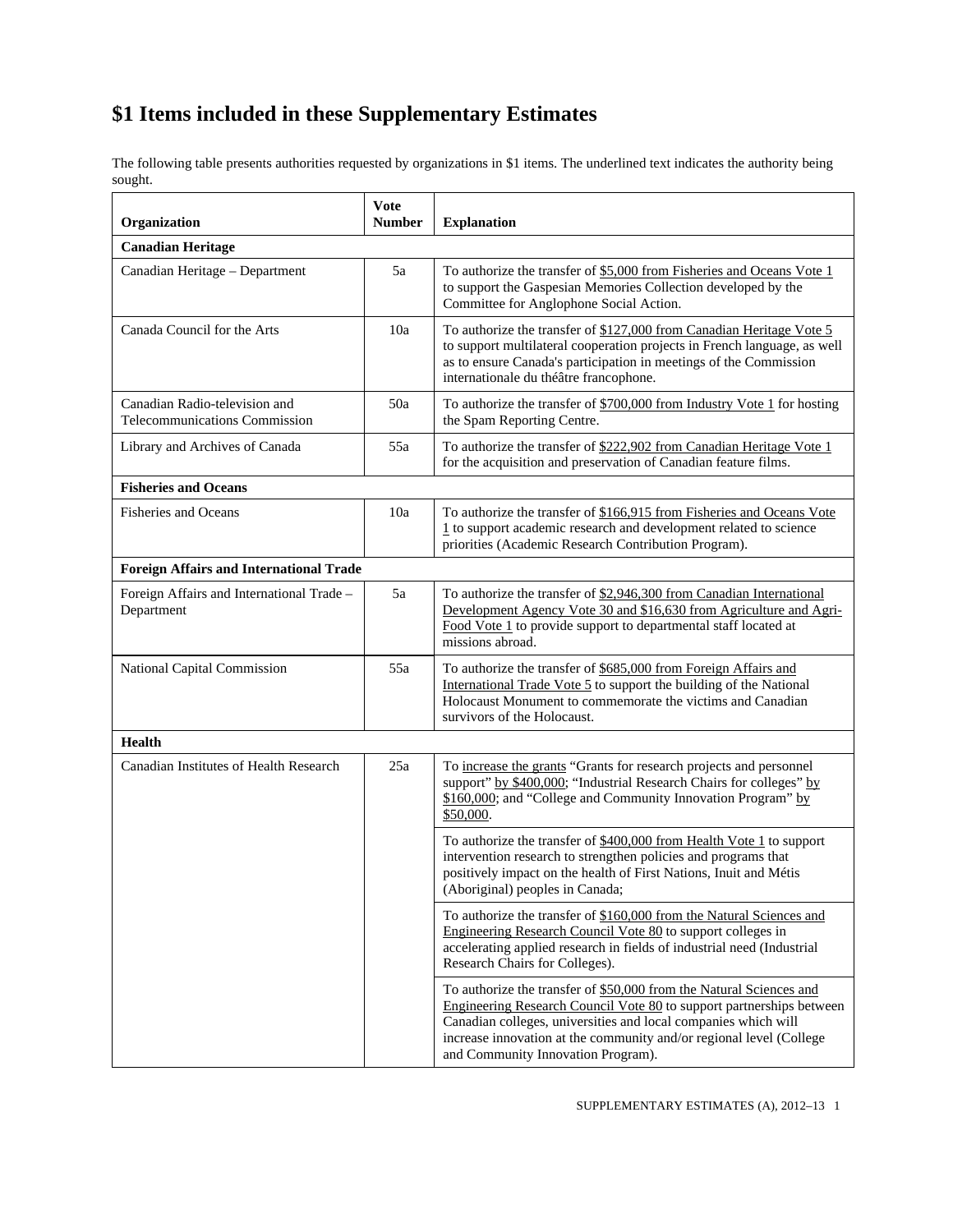## **\$1 Items included in these Supplementary Estimates**

| Organization                                           | <b>Vote</b><br><b>Number</b>                  | <b>Explanation</b>                                                                                                                                                                                                                                                                                                         |  |  |  |
|--------------------------------------------------------|-----------------------------------------------|----------------------------------------------------------------------------------------------------------------------------------------------------------------------------------------------------------------------------------------------------------------------------------------------------------------------------|--|--|--|
|                                                        | <b>Human Resources and Skills Development</b> |                                                                                                                                                                                                                                                                                                                            |  |  |  |
| Human Resources and Skills<br>Development - Department | 5a                                            | To authorize the transfer of \$497,000 from Indian Affairs and Northern<br>Development Vote 10 to support the Kativik Regional Government to<br>streamline delivery of youth programming.                                                                                                                                  |  |  |  |
| <b>Industry</b>                                        |                                               |                                                                                                                                                                                                                                                                                                                            |  |  |  |
| Industry – Department                                  | 5a                                            | To authorize the transfer of \$588,337 from Industry Vote 1 to support<br>the maintenance of Shirleys Bay research campus and for the<br>acquisition of spectrum monitoring equipment.                                                                                                                                     |  |  |  |
| Social Sciences and Humanities Research<br>Council     | 90a                                           | To authorize the transfer of \$10,000 from Canadian Heritage Vote 1 for<br>research to inform policy development related to sport participation.                                                                                                                                                                           |  |  |  |
|                                                        | 95a                                           | To increase the grants "Grants and Scholarships" by \$448,701;<br>"Industrial Research Chairs for colleges" by \$115,494; and "College<br>and Community Innovation Program" by \$99,959.                                                                                                                                   |  |  |  |
|                                                        |                                               | To authorize the transfer of \$438,701 from Canadian Heritage Vote 5<br>for research to inform policy development related to sport participation.                                                                                                                                                                          |  |  |  |
|                                                        |                                               | To authorize the transfer of \$115,494 from the Natural Sciences and<br>Engineering Research Council Vote 80 to support colleges in<br>accelerating applied research in fields of industrial need.                                                                                                                         |  |  |  |
|                                                        |                                               | To authorize the transfer of \$99,959 from the Natural Sciences and<br>Engineering Research Council Vote 80 to support partnerships between<br>Canadian colleges, universities and local companies which will<br>increase innovation at the community and/or regional level (College<br>and Community Innovation Program). |  |  |  |
| <b>National Defence</b>                                |                                               |                                                                                                                                                                                                                                                                                                                            |  |  |  |
| National Defence - Department                          | 1a                                            | To authorize the transfer of \$297,500 from Natural Sciences and<br>Engineering Research Council Vote 80 and \$140,000 from Social<br>Sciences and Humanities Research Council Vote 95 to support the<br>Canada Research Chairs at the Royal Military College.                                                             |  |  |  |
|                                                        |                                               | To authorize the transfer of \$40,000 from Natural Sciences and<br>Engineering Research Council Vote 80 to support research at the Royal<br>Military College through the University Faculty Awards Program.                                                                                                                |  |  |  |
|                                                        | 10a                                           | To authorize the transfer of \$75,000 from National Defence Vote 5 to<br>offset program resource requirements for a one-year extension of the<br>grant agreement for the Conference of Defence Associations Named<br>Grant Program.                                                                                        |  |  |  |
| <b>Natural Resources</b>                               |                                               |                                                                                                                                                                                                                                                                                                                            |  |  |  |
| Natural Resources - Department                         | 1a                                            | To authorize the transfer of \$80,358,100 from Natural Resources Vote<br>$10$ to reduce the amount of new appropriations required.                                                                                                                                                                                         |  |  |  |
|                                                        | 5a                                            | To authorize the transfer of \$9,758,000 from National Defence Vote 5<br>for the construction of the Canadian Forces Arctic Training Centre in<br>Resolute Bay, Nunavut.                                                                                                                                                   |  |  |  |